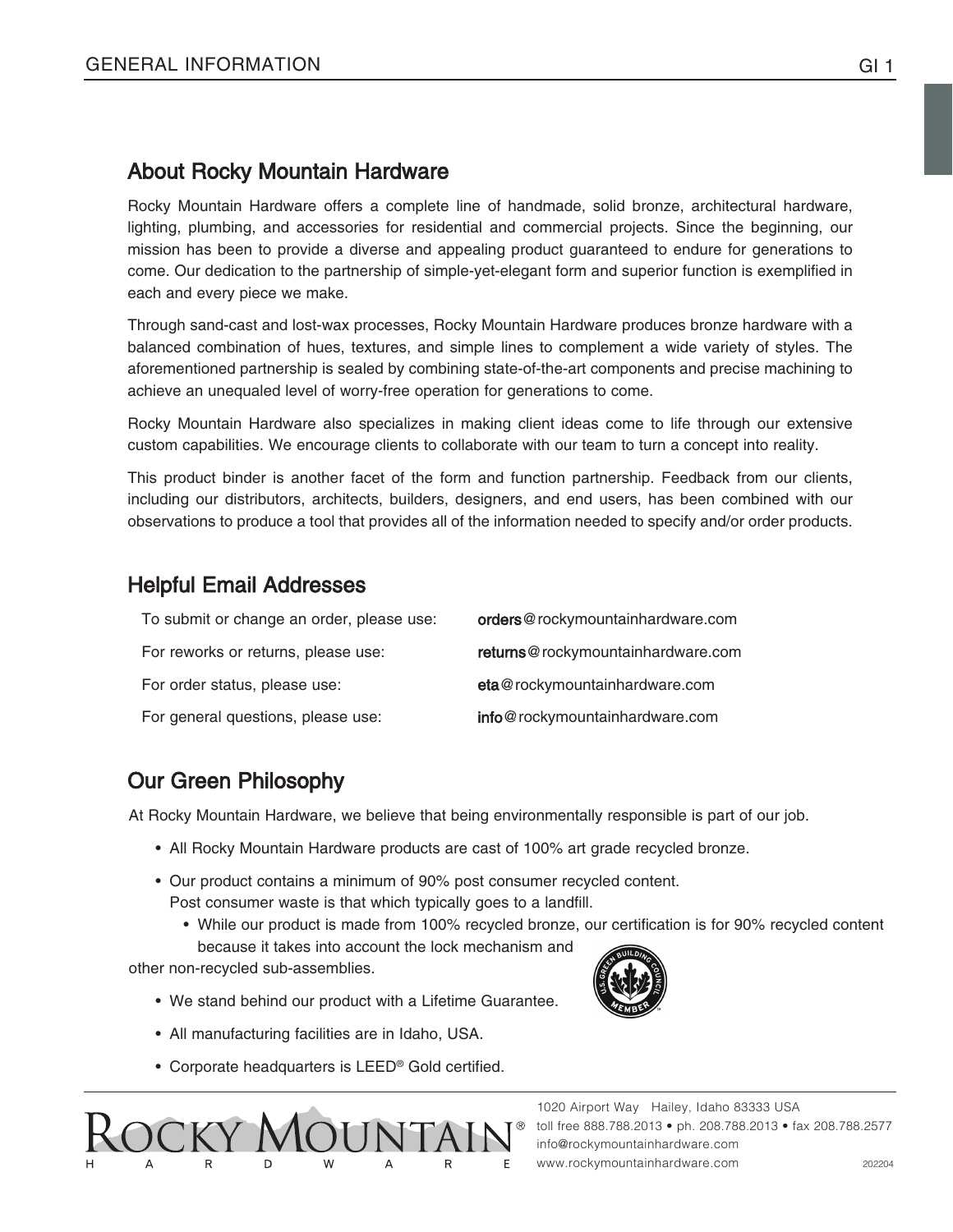# About Our Product

#### Base Metals

Rocky Mountain Hardware individually pours each piece of hardware using only the highest quality silicon and white bronzes. These two bronzes are distinct in their appearance:

silicon bronze contains copper, silicon, and zinc, and is coppery-gold in color; white bronze contains copper, manganese, nickel, and zinc, and is silver in color.

#### Patinas

Bronze will naturally oxidize over time. Various factors, including time, touch, climate, and exposure to elements, will affect this ongoing aging process, thus changing the color, sheen, and texture of the bronze. This "living finish" is referred to as the patina.

Rocky Mountain Hardware uses hand-applied patinas to bring a desired aged appearance to your bronze hardware. Silicon bronze can be finished in a high polished, brushed, light, medium, dark, dark lustre, or rust patina. White bronze can be finished in a high polished, brushed, light, medium, or dark patina. The patina will continue to evolve at a natural rate based on several aforementioned factors.

#### **Qualities**

Each piece of hardware is individually handcrafted and made-to-order. Combined with the patina process, this manufacturing approach means that no two pieces of Rocky Mountain Hardware are exactly alike.

#### Care

The desirable and inevitable quality of bronze is that it will change with time. There is no cleaner, wax, or polish that can stop this process.

Ideally, the surface should not be treated with a cleaner. If necessary, however, it can be cleaned with mild soap and water. A high quality clear floor wax may also be applied to any patina to protect the finish.

For all polished and brushed finishes, including Bronze High Polished (BHP), Bronze Light (BL), Bronze Brushed (BBB), White High Polished (WHP), White Light (WL), and White Brushed (WBB), a deoxidizing product, such as Wright's Copper Cream, may be used to remove tarnish. Follow the brand's directions for application. After, you may apply a paste wax, such as Johnson's Paste Wax. This process may be repeated as desired.

### Plumbing Products

Rocky Mountain Hardware highly recommends selecting our Light, Brushed, or Polished finishes for this product including: Bronze High Polished (BHP), Bronze Light (BL), Bronze Brushed (BBB), White High Polished (WHP), White Light (WL), or White Brushed (WBB). If another finish is selected, a plumbing finish disclaimer form must be signed to acknowledge understanding of this clause. All RMH finishes are living finishes and will change with time, touch, and use; however, the above recommended finishes can be restored using a deoxidizing agent with a paste wax finish coat.

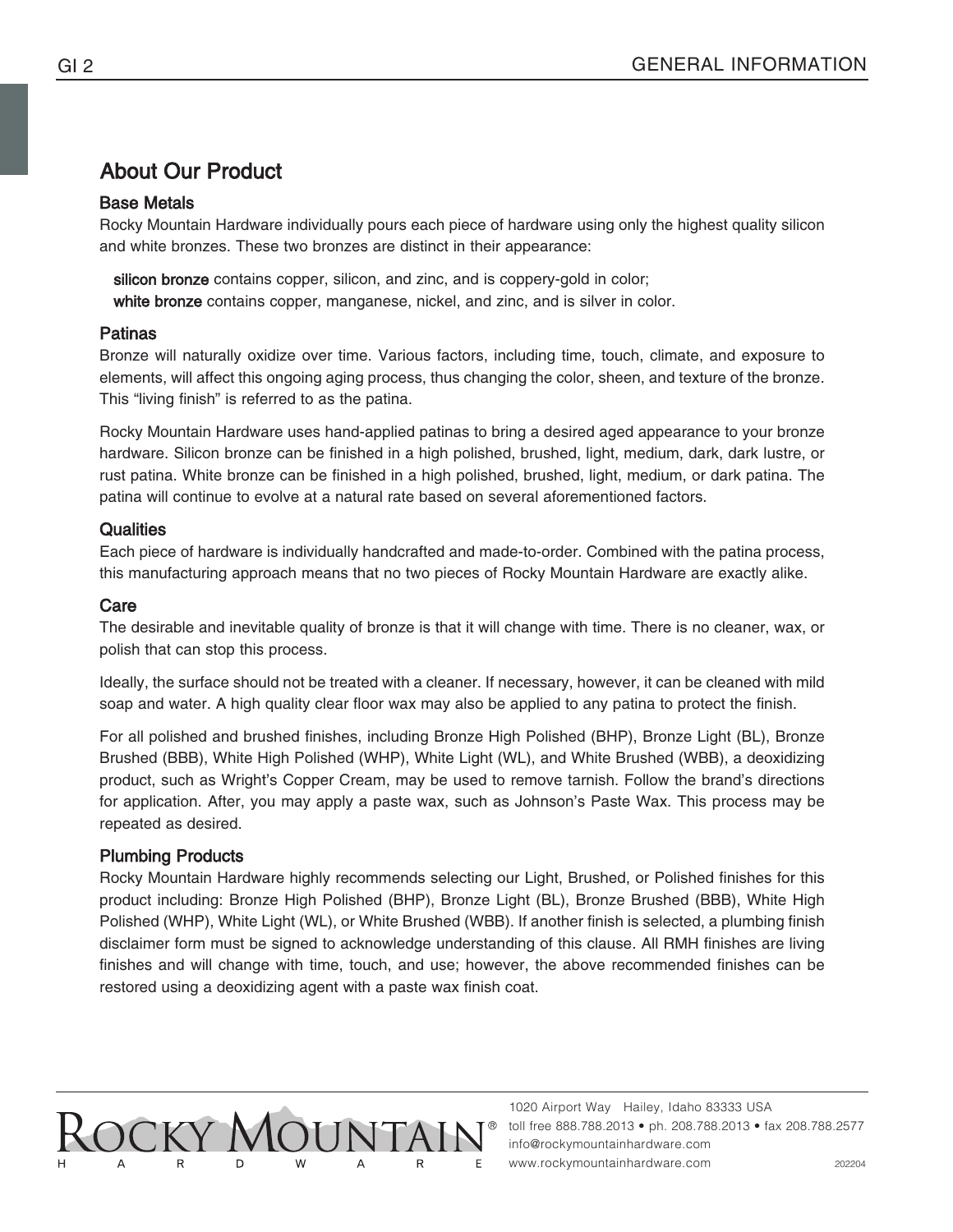## Custom Ordering

Rocky Mountain Hardware specializes in making ideas come to life. We have created a variety of custom projects—from logo-embossed escutcheons to intricate door pulls and ornate chandeliers. Typically, all custom designs will incur both design and/or pattern fees that are determined at the time of client approval.

In order to ensure the accuracy of your design, we request that dimensioned drawings, specifications, and photos (when possible) be sent to Rocky Mountain Hardware. If renderings are unavailable, we will work with the client to develop the concept into drawings. Once these have been reviewed, we will discuss the feasibility of the project and will submit an approximate price and lead-time quotation. Any changes to the project (including dimensions alterations) must be made in writing and may incur additional charges.

Rocky Mountain Hardware retains all ownership rights to custom designs and corresponding molds, etc., unless otherwise agreed upon in writing.

If a project is canceled after work has begun, the client will be responsible to pay for time and costs incurred to date.

Please call for additional information.

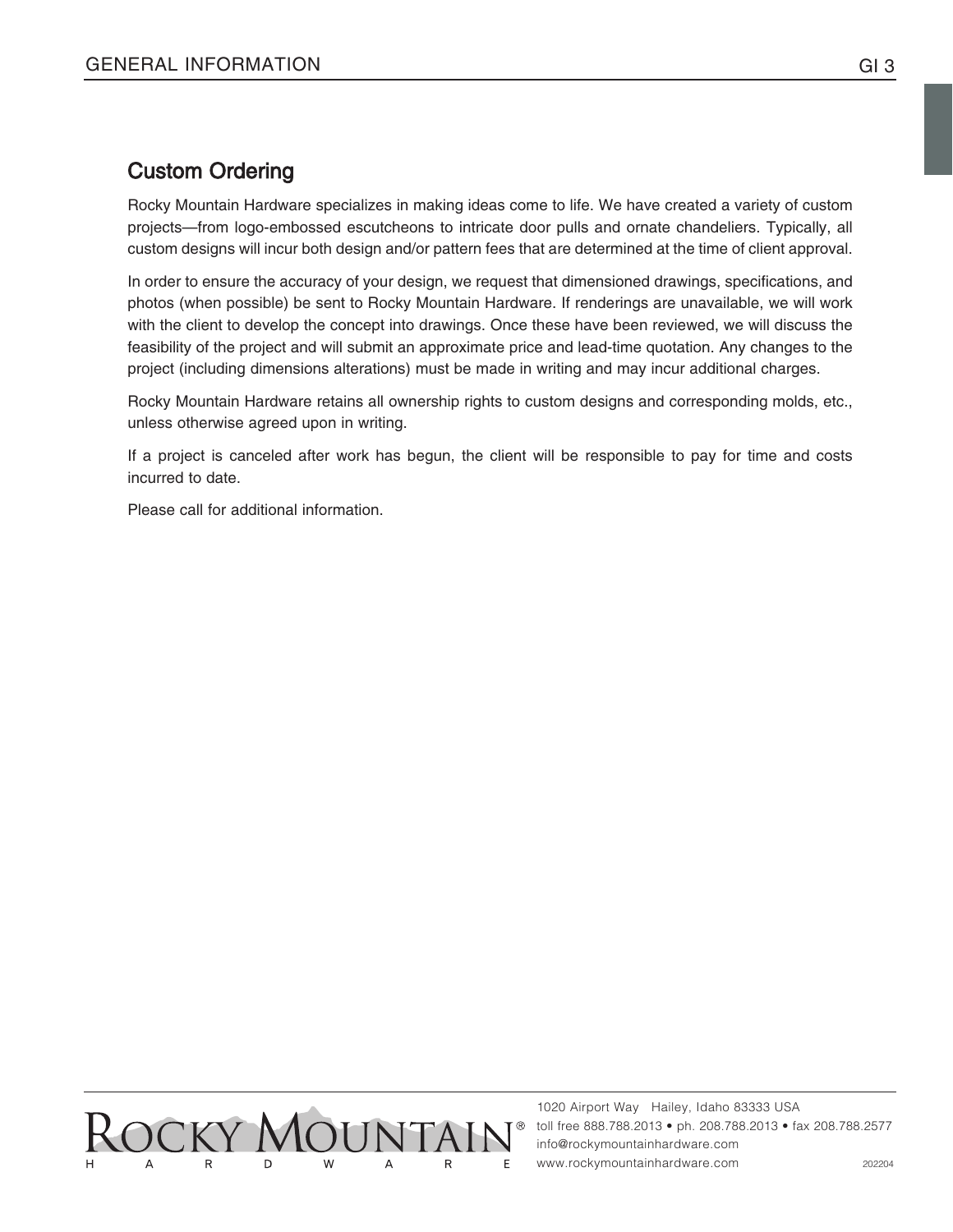# Special Charges

## Rings

Clearance issues arise when rings are used instead of knobs or levers on the operating lock sets (passage, privacy, patio, and entry). Please call to discuss the options that are available and the special charges that may be associated with them.

#### Crystal and Cast Glass Knobs

For Crystal knobs K150 and K155, and Cast Glass knobs K151 and K156, a standard up-charge will be added.

#### **Backsets**

There will be an up-charge for mortise lock backsets other than 2 1/2" or 2 3/4". Please call for pricing on the following backsets 1 1/4", 1 1/2", 1 3/4", 2", 2 1/4", 3 3/4", 5", and 6". Spring latches, mortise bolts and dead bolts are available in 2 3/8" and 2 3/4" backsets only.

#### Door Thickness

Rocky Mountain Hardware standard sets have no up-charge for doors up to and including 2 1/4" thick. There is an up-charge for doors thicker than 2 1/4" and the up-charge varies with increased door thickness. Please call for pricing for your specific door thickness.

Builder Series sets used on doors thicker than 2" will incur an up-charge. Please call for pricing for your specific door thickness.

### Extended Strikes

There is a special charge for extended strikes that are required by conditions other than door thickness, such as molding and woodwork details or covering up holes caused by incorrectly mortised strikes. Please call to discuss options and pricing.

### Custom Machining

Special machining done to our standard products to adapt to atypical conditions will be charged at an hourly rate. Please call to discuss your needs.

#### **Modifications**

There are some modifications to our standard products that can be accomplished by special setups and would involve a fixed setup charge. Please call to review the details of your situation.

### High Polished Finishes

An upcharge will be applied to all items ordered in either Silicon Bronze High Polished or White High Polished finishes. Call for details.

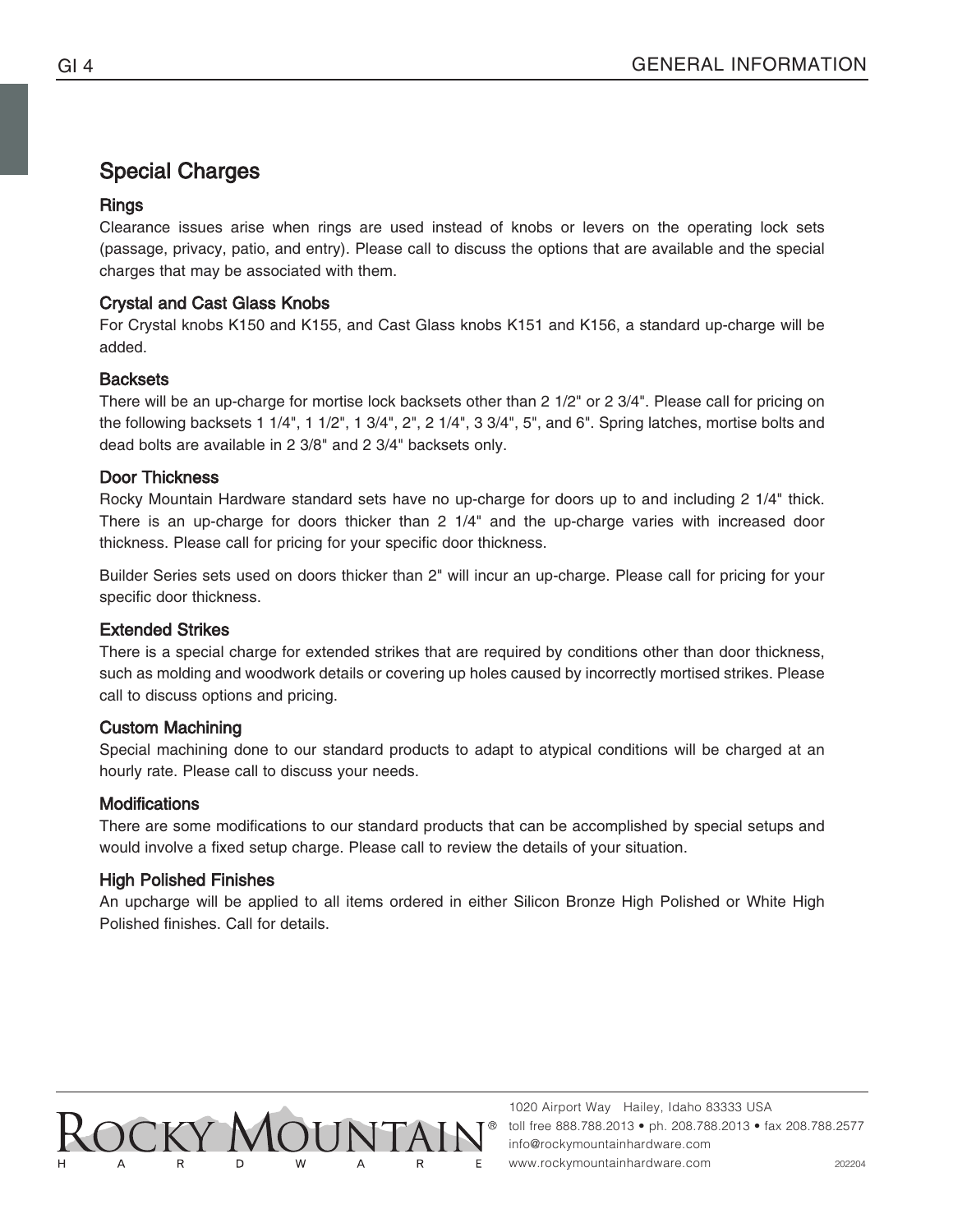## Terms and Conditions of Sale

#### Terms

Rocky Mountain Hardware, Inc.'s, terms for all products sold are 50% deposit at time of order and balance due at time of shipment (unless customer has established an open account). For all approved open account customers, terms are NET 30 from date of invoice. All invoices are past due thereafter. Past due accounts will be placed on a "HOLD" status until the account is brought current. When Rocky Mountain Hardware, Inc., places an account on hold, all orders currently in-house are pulled out of production and are also put on hold status. A carrying and finance charge of 1.75% per month (21% annually or the legal rate) will be charged on all past due accounts. Rocky Mountain Hardware, Inc., reserves the right to ship on a C.O.D. status where deemed necessary. Trade discounts from the list price are expressly conditioned upon timely payment by the Buyer. Trade discounts for accounts past due are subject to rescission at the sole and absolute discretion of Rocky Mountain Hardware, Inc. Upon demand by Rocky Mountain Hardware, Inc., the full price for past due invoices shall become due, subject to the monthly interest charge, as described above. All accounts consistently problematic including untimely payments are subject to closure at Rocky Mountain Hardware's discretion.

All invoices will be dated at day of shipment. All payments to be remitted to Rocky Mountain Hardware, Inc., P.O. Box 4108, Hailey, Idaho 83333.

#### **Prices**

All prices are subject to change without prior notice. Prices are exclusive of all local, state and federal taxes. Wherever applicable, taxes will be added to the invoice as a separate charge to be paid by the Buyer.

#### **Orders**

Rocky Mountain Hardware, Inc., has established no minimum order and reserves the right to refuse any order in whole or part.

#### Changes and Cancellations

An order, once placed with and accepted by Rocky Mountain Hardware, Inc., may not be changed or canceled without the consent of Rocky Mountain Hardware, Inc., and only upon terms which will indemnify Rocky Mountain Hardware, Inc., against loss. Cancelled orders are subject to a 30% restocking fee.

#### Freight

All sales are F.O.B. Hailey, Idaho and will be shipped direct to our distributors. All orders will be shipped prepaid and added to the invoice. Rocky Mountain Hardware does not quote freight. Shipments will be made by the most expeditious and economical means available to Rocky Mountain Hardware, Inc. Upon delivery to the transportation company, shipments become the property of the Buyer, who assumes full risk for loss or damage in transit. Claims for loss or damaged shipments must be made promptly by the customer against the carrier.